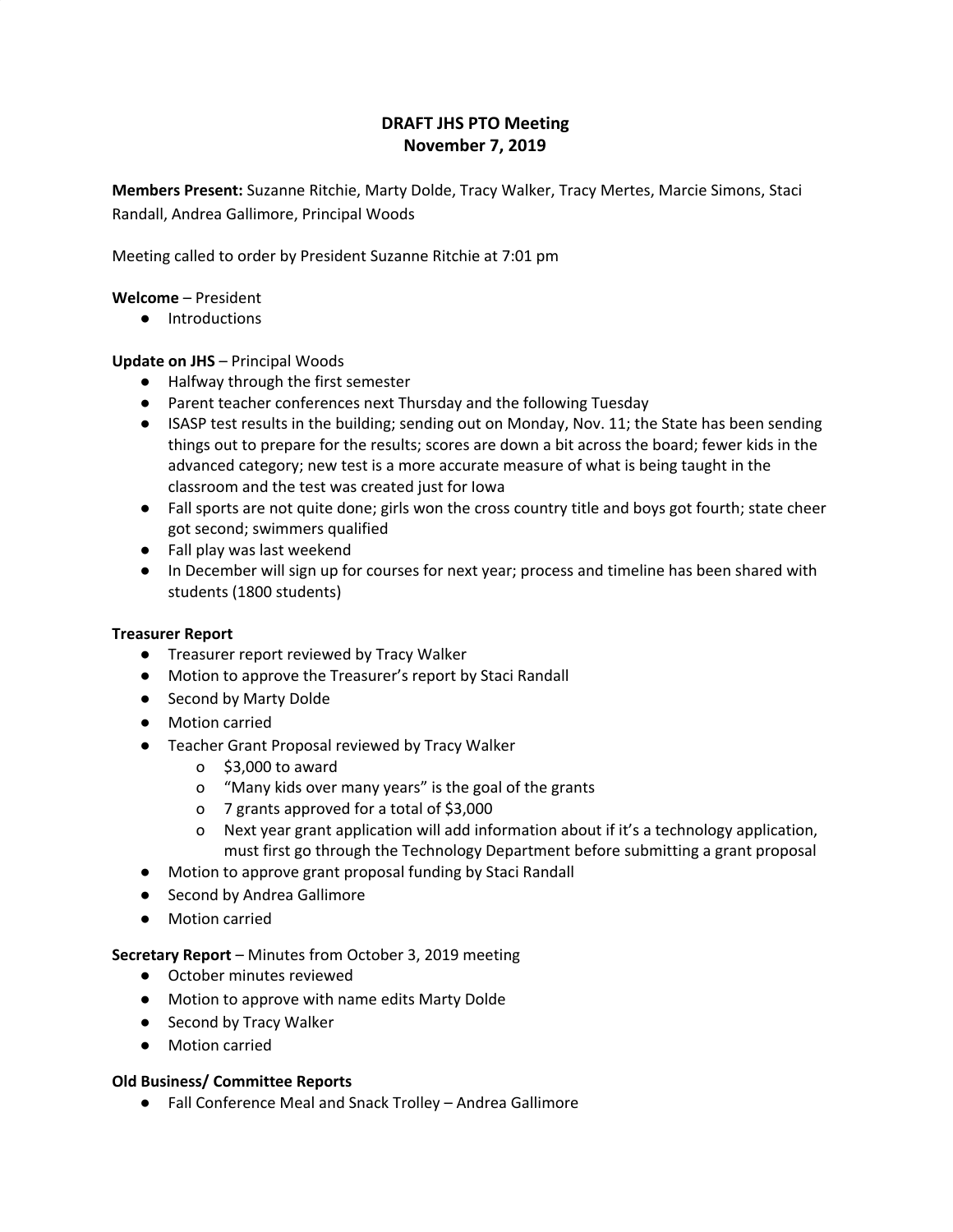- o Andrea has student volunteers
- **o** Parents have signed up and have filled up donations
- **o** Only \$75 short for the cost of food but there is money in the budget for it
- **o** 39 people signed up for tissues
- **o** 20 people signed up for hand sanitizer (would like smaller sizes of the bottles)
- **●** Andrea is going to call Texas Roadhouse to see if they can assist with the Spring Conference meal
- **●** Staff Appreciation Report October Mailbox Treat
	- **o** No tricks, have a treat! (chocolate pumpkin)
- **●** Fall Apparel Sales now open, closes Nov. 18 at 6 p.m.
	- **o** Suzanne followed up with Broken Arrow: If you don't select a school for free shipping, Broken Arrow looks at the percentage of what others selected and break it out that way by percentages
- **●** We can ask Liz and Kristin to have flyers out at conferences for PTO donations, apparel, etc.
	- **o** Suzanne will ask Kristin to send an email out from school about the Fall Apparel Sales
	- **o** Chelsey is looking to hand over the responsibility of being the main point of contact with Broken Arrow; if interested in this role, contact Chelsey
- **●** Staff Cookie Walk Tuesday, Dec. 17
	- **o** Staci Randall will manage for this year
	- **o** People have signed up to help
	- **o** Staci will talk to Stop and Smell the Flowers to see if parents can sign up and she would deliver
	- **o** Do we want to add hot chocolate and drink containers?
		- Keurig hot chocolate cups?
		- Last year parents just brought hot chocolate
		- **.** JMS has theirs the same day and they are going to coordinate with Stop and Smell the Flowers
		- Staci will donate the Styrofoam containers for the staff to take the cookies
		- Will set cookies aside for the Youth Home, the custodial staff, and the kitchen staff
		- Staci has a list to mark off who receives cookies
- **●** PTO Website Staci Randall
	- **o** Spirit Wear is on the site
	- **o** Staci has questions about how to edit the mobile site
	- **o** Tracy Walker and Suzanne will look on their home computers to see if they can edit the mobile site
	- **o** Facebook Posting Amazon Wish List every other Wednesday; teachers are asking for hand lotion (generic pump hand lotion) – will go up next Wish List Wednesday
	- **o** Staci will add what grants were approved
	- **o** Will also add link for cash donations
		- Giving Tuesday is the Tuesday after Thanksgiving (Tracy Walker will have Kristin send out this link to try and get donations as we've only met \$500 of our goal for PTO donations this year)

## **New Business**

● None

## **Adjournment**